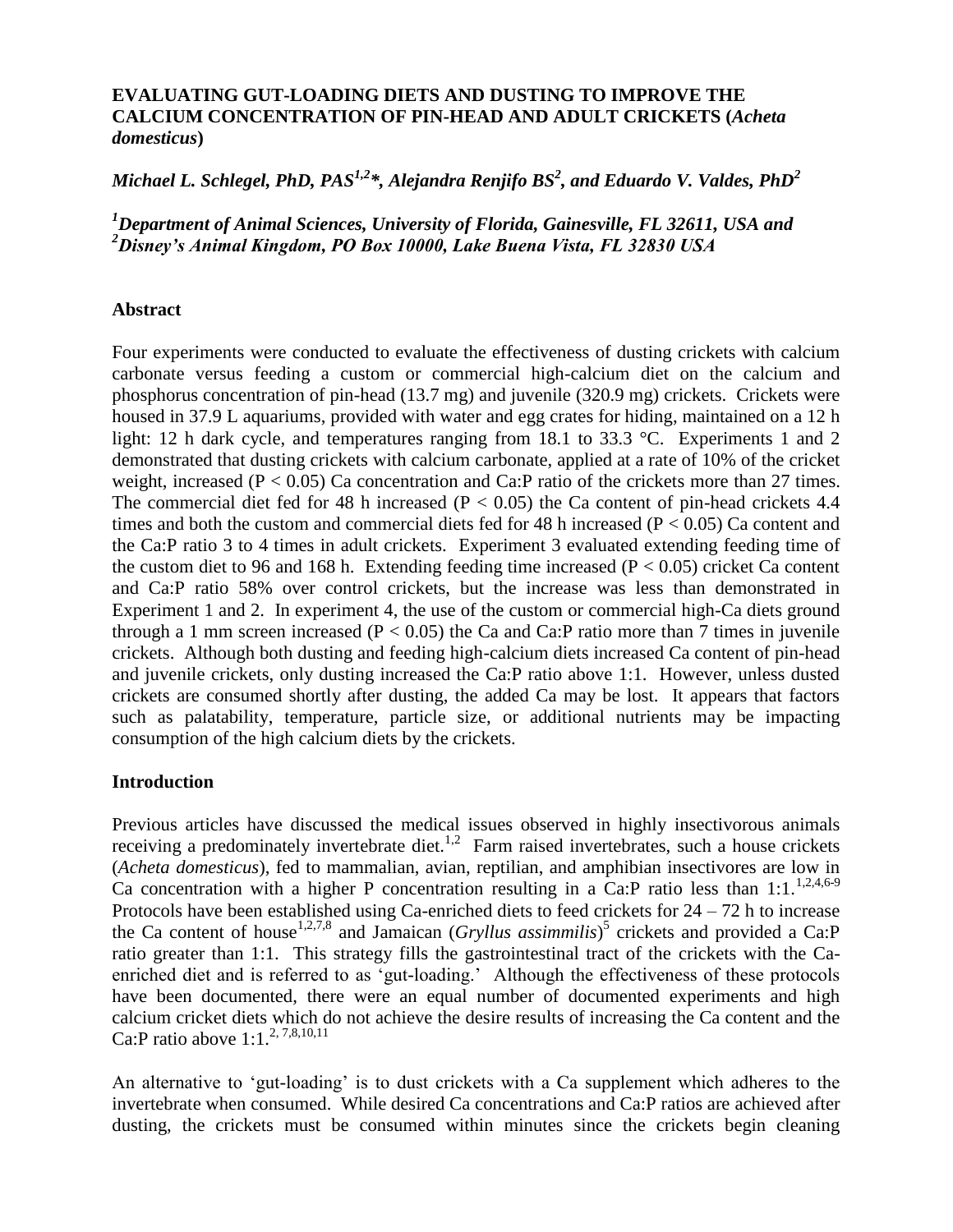themselves to removed the added dust<sup>12</sup>. In the process of changing to a lower priced high-Ca cricket diet, the revised 'gut-loading' protocol needed to be evaluated. The objective of these series of studies was to evaluate a custom prepared and a commercial high-Ca cricket diet by 1) evaluating the effectiveness of dusting or gut-loading pin-head and adult crickets, 2) evaluating the length of time needed to gut-load crickets, and 3) evaluating the effect of diet particle size on gut-loading effectiveness.

# **Materials and Methods**

# Crickets and Husbandry

House crickets (Lucky Lure Cricket Farm, Leesburg, FL 34749-0956) were received the morning of experiment start date. Crickets ( $n = 20$ ) not used for the experiments were used to determine average cricket weight and length (head to tail, Pocket caliper, No. 132me, General Tools Mfg. Co. LLC., New York, NY) (Table 1).

Six 37.9 L aquarium tanks fitted with screen lids were used for each experiment (3 replicates per treatment). Diets were provided on the floor of the tank. The amount of diet provided was based on daily immature cricket intake (at least 110 mg diet/g of cricket) determined by Anderson.<sup>2</sup> A tap-water soaked sponge, placed in two petri dishes, was changed twice daily to supply fresh water. Four partial egg crates were placed into each tank to provide hiding places. High and low ambient temperatures (HI9063, Hanna instruments USA, Woonsocket, RI 02895) were recorded daily during each experiment (Table 2). The room which housed the crickets was on a 12 h light: 12 h dark cycle.

## Experiment 1: Evaluating dusting and high-Ca cricket diets to gut-load pin-head crickets.

Approximately thirty-seven thousand pin-head crickets (Table 1) were combined into a 37.9 L aquarium to provide a bulk container from which to sample. Three replicates of 35 g (actual 36 g) of crickets were removed from the bulk container and frozen to provide a control (0 h). To evaluate the effect of dusting on Ca concentration of crickets, three replicates of 35 g (actual 35.4 g) of crickets were removed from the bulk container and placed in a 0.95 L resealable plastic bags and mixed with 3.5 g of calcium carbonate (40% Ca; Spectrum Chemical Mfg. Corp. New Brunswick, NJ 08901) frozen for 30 min, and sifted to remove excess supplement, and refrozen. Into each tank, 30 g of either a custom or commercial high-Ca cricket diet (Mazuri, Richmond, IN 47374) was placed. Ninety grams of crickets (Table 2) were added to each tank to be gutloaded. After 48 to 50 h of gut-loading, 30 g of living crickets (range:  $20.6 - 34.2$  g) were collected and frozen (-24 °C) for analysis.

## Experiment 2: Evaluating dusting and high-Ca cricket diet to gut-load juvenile crickets.

Three thousand juvenile crickets (three-quartered grown, Table 1) were separated into three replicates. Each replicate (1000 crickets) was placed into a 37.9 L aquarium to provide a bulk container from which to sample. From each replicate,  $35 \text{ g}$  (actual  $40.3 \text{ g}$ ) of crickets were removed from the bulk container and frozen to provide a control, 35 g (actual 35.2 g) of crickets were removed form the bulk container and placed in a 0.95 L resealable plastic bag and mixed with 3.5 g of calcium carbonate, frozen for 30 min, and sifted to removed excess supplement, and refrozen. Into each tank, 30 g of either a custom or commercial high-Ca cricket diet was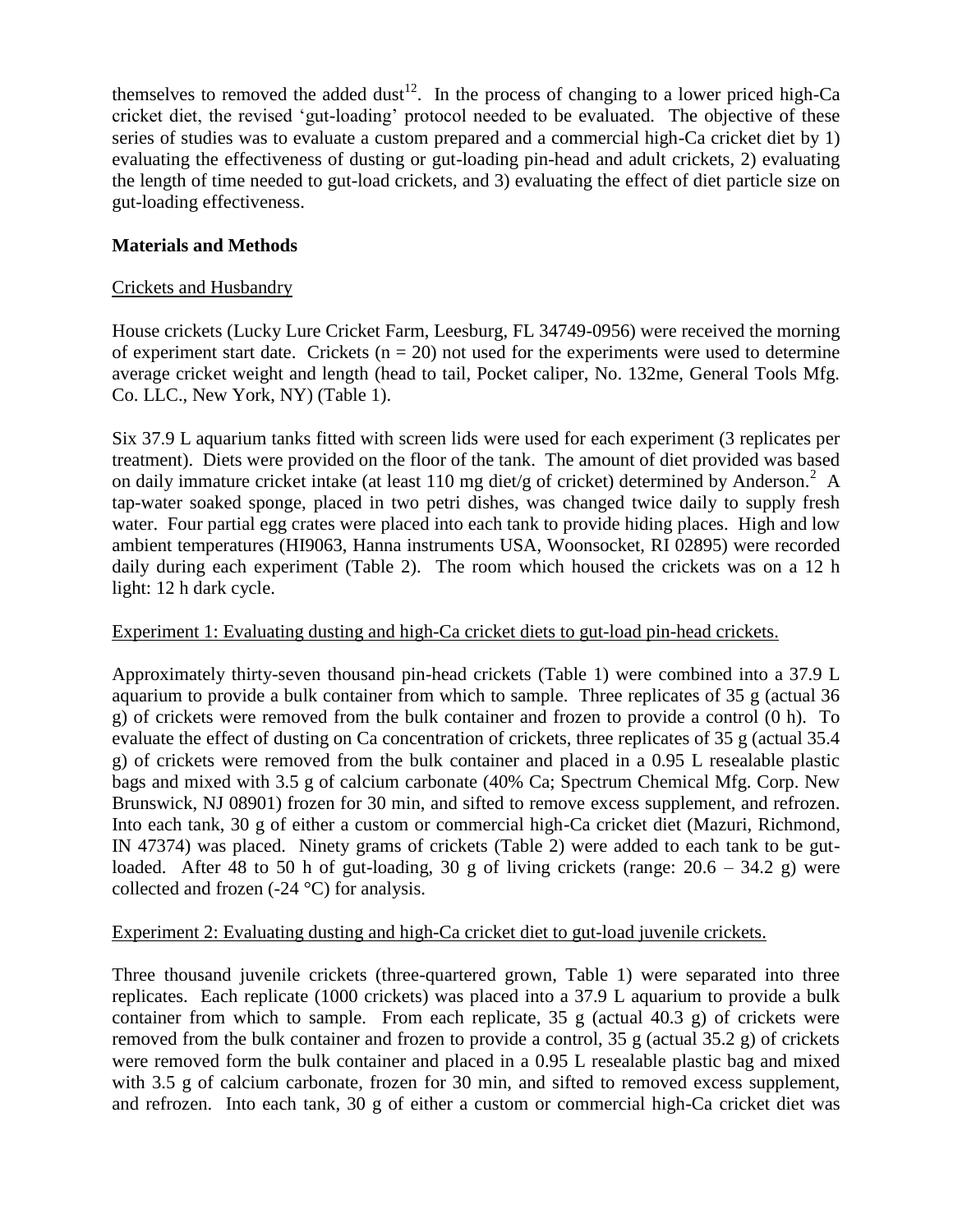placed along with 90 g (Table 2) of adult crickets to be gut-loaded. After 48 to 50 h of gutloading, all living crickets were collected and frozen (-24 °C) for analysis.

# Experiment 3: Evaluating the length of time (96 vs 168 h) to gut-load juvenile crickets using a custom high-Ca diet.

Three thousand juvenile crickets (three-quarter grown, Table 1) were separated into three replicates. Each replicate (1000 crickets) was placed into a 37.9 L aquarium to provide a bulk container from which to sample. From each replicate,  $35 \text{ g}$  (actual  $36.2 \text{ g}$ ) of crickets were removed from the bulk container and frozen to provide a control. Into each tank were placed 140.2 g of a custom high-Ca cricket diet (Table 3) and 130 g (Table 2) of juvenile crickets. After 96 and 168 h of gut-loading, all living crickets were collected, weighed, and frozen (-24 °C) for analysis.

## Experiment 4: Evaluating grinding a custom and commercial high-Ca cricket diet to gut-load juvenile crickets.

Three thousand juvenile crickets (three-quarter grown, Table 1) were separated into three replicates. Each replicate (1000 crickets) was placed into a 37.9 L aquarium to provide a bulk container from which to sample. From each replicate, 35 g (actual 37.8 g) of crickets were removed from the bulk container and frozen to provide a control. The custom and commercially available diets used in Experiments 1-3 were ground through a 1 mm screen (Model ZM100; F. Kurt Retsch Gmbh and Co. KG, Haan, Germany). Into each tank were placed 50 g of a custom or a commercial diet (Table 3) and 90 g (Table 2) of juvenile crickets. After 48 to 50 h all living crickets were collected, weighed, and frozen (-24 °C) for analysis.

Feed particle size (one replicate of each feed whole and ground) was determined using a Ro-Tap RX-29 test sieve shaker (W.S. Tyler, Mentor, Ohio 44060 USA) with the diets shaken for 10 min.<sup>3</sup> Feed samples and crickets were analyzed at a commercial laboratory (Dairy One, Ithaca NY 14850) for DM, Ca, P, crude protein, and fat. Data were analyzed using the GLM procedure of SAS (SAS Inst. Inc., Cary, NC 27513 USA). Heterogeneous variance was tested using the  $f_{\text{max}}$  test.<sup>9</sup> Data were transformed (square root or log) as needed to eliminate the heterogeneous variance. Means were separated using Tukey's t-test.

## **Results**

# Experiment 1 and 2

Dusting both pin-head and juvenile crickets with 10% calcium carbonate, by weight, increased  $(P < 0.05)$  Ca concentration and the Ca:P ratio of the of the crickets more than 27 times compared with control crickets (Table 4 and 5). The commercial diet increased ( $P < 0.05$ ) pinhead cricket Ca content and Ca:P ratio 4.4 times (Table 4) compared with control crickets. In juvenile crickets, the custom and commercial diets both increased ( $P < 0.05$ ) Ca content and the Ca:P ratio 3 and 4 times, respectively, compared with control crickets (Table 5). Cricket survival rate was similar for both diets.

# Experiment 3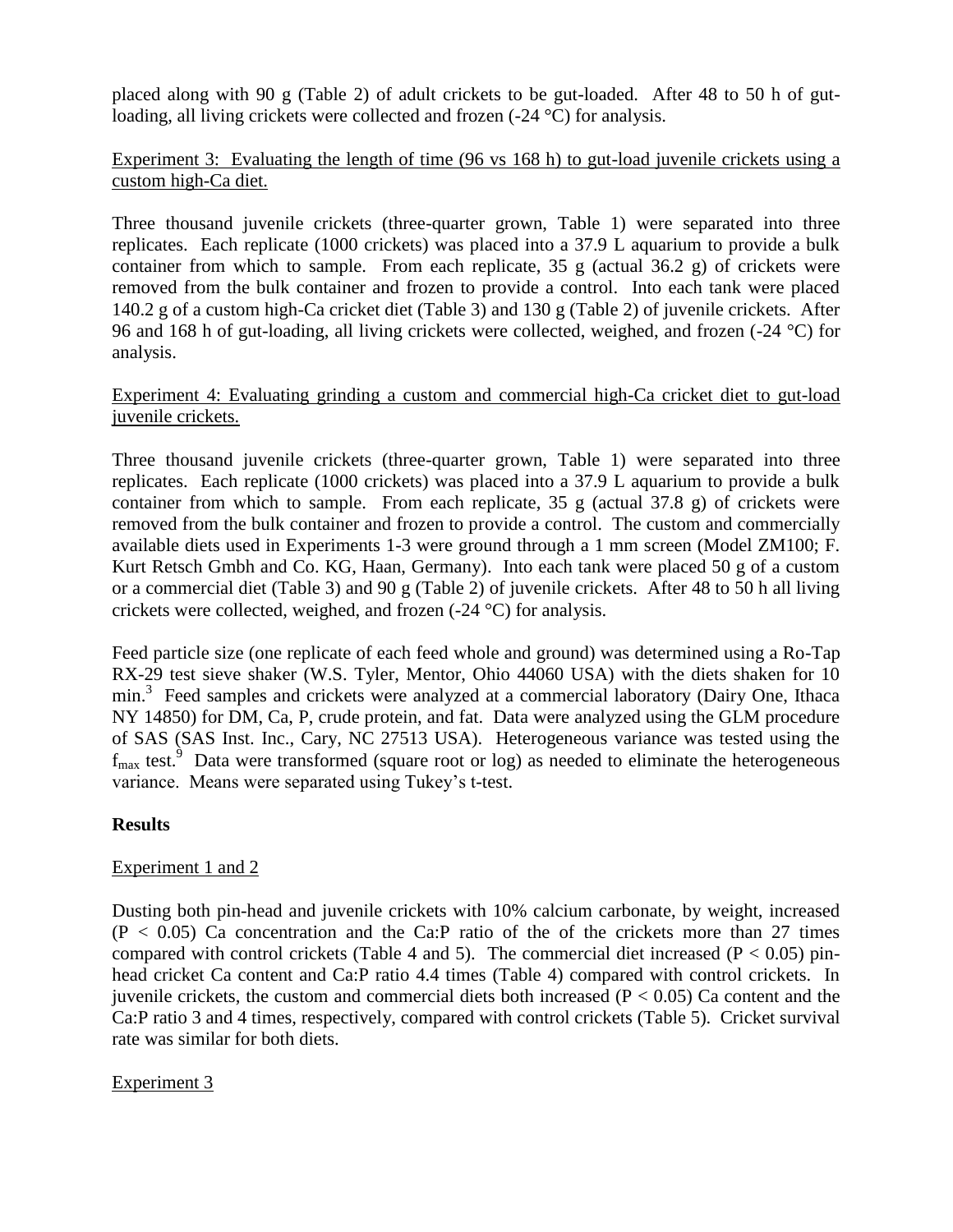Crickets which were fed the custom high-Ca cricket diet for 96 and 168 h had 8-9% greater ( $P <$ 0.05) DM and 14-19% lower ( $P < 0.05$ ) fat than control crickets (Table 6). Crickets fed for 168 h had 4.5% greater (P < 0.05) crude protein content than control crickets. Crickets fed for 96 and 168 h had 61 and 58% greater ( $P < 0.05$ ) calcium and 61 and 54% greater ( $P < 0.05$ ) Ca:P ratio than control crickets, respectively. Cricket survival rate was 15% lower ( $P < 0.05$ ) when fed for 168 h compared with crickets fed for 96 h.

# Experiment 4

Crickets fed the ground custom high-Ca cricket diet had lower ( $P < 0.05$ ) DM than the control crickets. Calcium content and the Ca:P ratio of the crickets fed both ground diets were more than 7 times greater ( $P < 0.05$ ) than control crickets. Crickets fed the ground commercial diet had 5% greater P content than control crickets. Cricket recovery was similar for both diets.

## **Discussion**

Dusting crickets with calcium carbonate (10% of the cricket weight) was effective to increase Ca concentration and Ca:P ratio of pin-head and juvenile crickets. Trusk and  $Crissey$ <sup>12</sup> failed to increase the Ca concentration of dusted crickets using a 11% Ca supplement applied at a rate of 1.8% of the weight of the crickets. If all the calcium carbonate adhered to the crickets, the theoretical Ca concentration of the crickets would have been 12.6 and 10.8% for pin-head and juvenile crickets, respectively. Based on the resulting Ca concentration of the dusted crickets, only 39 and 30% of the calcium carbonate adhered, respectively. To achieve at least a 1:1 Ca:P ratio, calcium carbonate would have to be applied at a rate of at least 0.63 and 0.57% of the cricket weight. One concern with dusting crickets is that the palatability of crickets may change reducing intake or as determined by Trusk and Crissey,<sup>12</sup> the Ca concentration of dusted crickets decreases after 3 h due to the the crickets cleaning themselves.

In all four experiments, the use of either the custom or commercial high-Ca cricket diets with 8 to 9.5% Ca failed to increase the cricket Ca content sufficiently to provide a Ca:P ration greater than 1:1. This observation agrees with the study by Hunt et al.,<sup>10</sup> but disagrees with the studies of Allen and Oftedal<sup>1</sup>, Anderson<sup>2</sup>, Finke<sup>7</sup>, and Finke et al.<sup>8</sup> The range in temperatures used in the four studies (18.1 to 33.3 °C, Table 2) was similar to the temperatures used by Allen and Oftedal  $(26-29 \text{ °C})^1$  and Finke et al  $(25-28 \text{ °C})^8$  which demonstrated effective gut-loading procedures. Although McClements et al.<sup>11</sup> determined that adult crickets had greater Ca content when housed at 26.7 °C or higher than below this temperature, this relation was not observed across all cricket sizes.

Experiment 3 was conducted to evaluate the length of time needed to achieve sufficient Ca content of the crickets, by extending the feeding time beyond 48 h to 96 or 168 h. Increasing gut-loading time did not achieve the desire affect. Both Allen and Oftedal<sup>1</sup> and Hunt et al.<sup>10</sup> observed an increase in cricket Ca up to 48 h, but did not see additional increases in Ca when crickets were fed longer.

When experiments 1-3 were ineffective to increase the Ca:P ratio to 1:1, one of the concerns was the particle size of the diet. Allen and Oftedal<sup>1</sup> ground the diets in their study through a 2.4 mmmesh screen. The average particle sizes of the custom and commercial diets in the current study were 0.773 mm and 0.418 mm, respectively. This would suggest that the diets were ground sufficiently, but Experiment 4 was conducted to evaluate the effect of grinding the cricket diets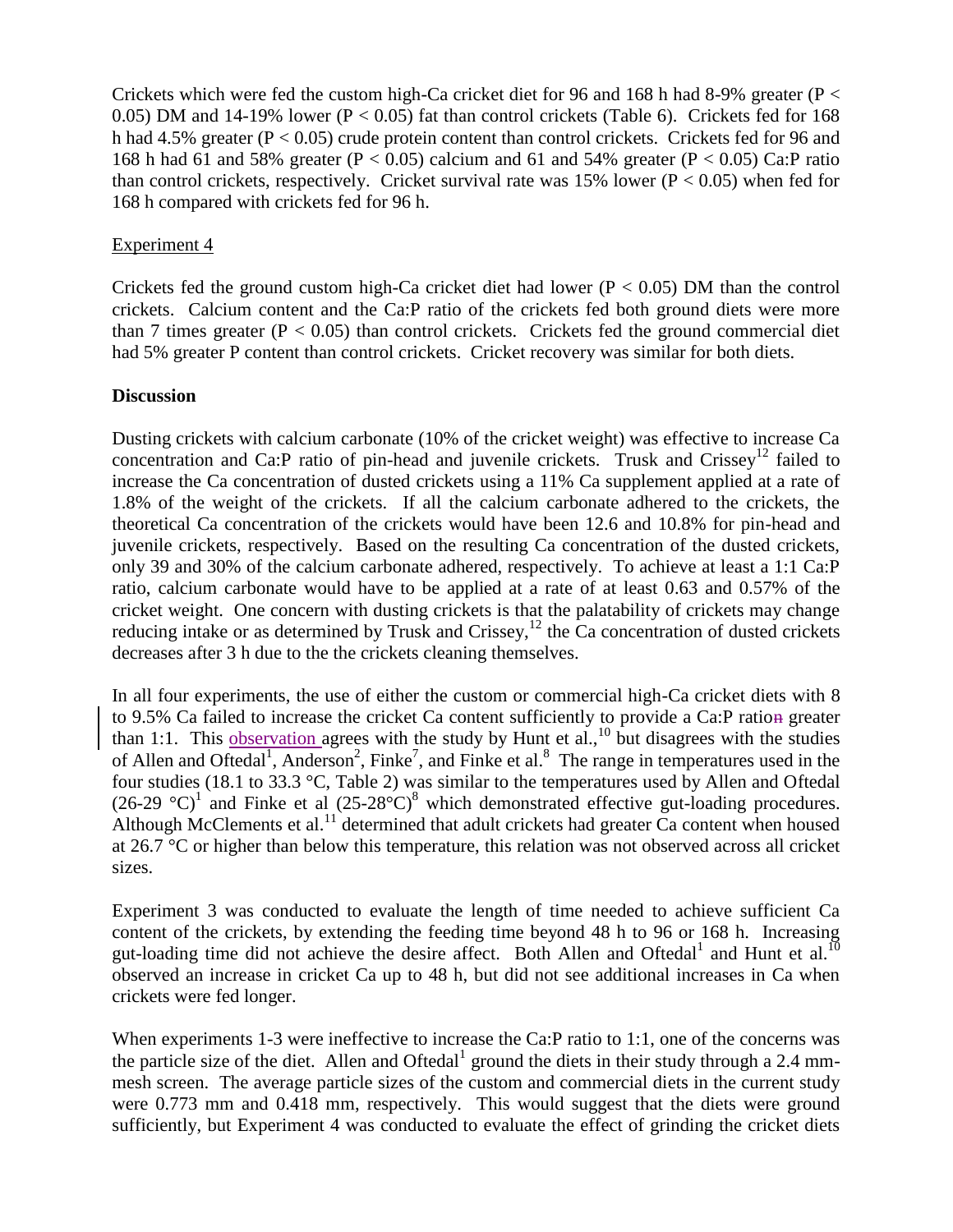through a 1 mm screen on increasing cricket Ca content. The ground diets had an average particle size of 0.144 and 0.211 mm for the custom and commercial diet, respectively. Grinding the cricket diets increased the Ca content and Ca:P ratio of the crickets to a greater extent then the unground diets, but these ground diets still did not achieve the 1:1 Ca:P ratio desired. One of the observations made during Experiment 4 was that the finely ground diets adhered to the juvenile crickets to a greater extent than when unground. When the crickets were sampled, an attempt was made to sift the crickets prior to sampling. Additionally, it was observed that the crickets seem to 'drown' in the fine diet resulting in the lowest live cricket recovery of experiments 2-4. Finke et al. $<sup>8</sup>$  demonstrated that both a finely ground and an extruded cricket</sup> diet increased the Ca content and provided a 1:1 Ca:P ratio.  $\theta$ 

It is important to evaluate the effectiveness of invertebrate 'gut-loading' programs to ensure highly insectivorous animals are receiving proper nutrition. Under the conditions tested in the series of experiments present in this paper, gut loading crickets increased their Ca content, but not to the desired concentration to provide a Ca:P ratio greater than 1:1. Dusting crickets was an effective method to increase the Ca concentration of the crickets and achieve greater than a 1:1 Ca:P ratio, but unless the crickets are consumed shortly after dusting, the added Ca may be lost. It appears that factors such as palatability, temperature, particle size, or additional nutrients may be impacting consumption of the high-Ca diets by the crickets. As stated by previous authors, additional research is needed to evaluate these variables.

#### **Acknowledgements**

The authors would like to thank Jamie Sincage, zoological manager, and Disney's Animal Kingdom invertebrate keepers for their assistance with setting up the study area for each experiment.

#### **Literature Cited**

1. Allen, M.E. and O.T. Oftedal. 1989. Dietary manipulation of the calcium content of feed crickets. J. Zoo Wildl. Med. 20: 26-33.

2. Anderson, S.J. 2000. Increasing calcium levels in cultured insects. Zoo Biol. 19: 1-9.

3. Baker, S. and T. Herrman. 2002. Evaluating particle size. Kansas State Univ., Manhattan, Kansas.

4. Barker, D., M.P. Fitzpatrick, and E.S. Dierenfeld. 1998. Nutrient composition of selected whole invertebrates. Zoo Biol. 17: 123-134.

5. Eidhof, K., D. Venema, D. Kuiper, T.R. Huisman. 2005. Increasing calcium content in Jamaican field crickets (Gryllus assimilis). 4th European Zoo Nutrition Mtg. Abstract Book. Leipzig, Germany P. 64 (Abstr.).

6. Finke, M.D. 2002. Complete nutrient composition of commercially raised invertebrates used as food for insectivores. Zoo Biol. 21: 269-285.

7. Finke, M.D. 2003. Gut loading to enhance the nutrient content of insects as food for reptiles: A mathematical approach. Zoo Biol. 22: 147-162.

8. Finke, M.D., S.U. Dunham, C.A. Kwabi. 2005. Evaluation of four dry commercial gut loading products for improving the calcium content of crickets, *Acheta domesticus*. J. Herp. Med. Surg. 15: 7-12.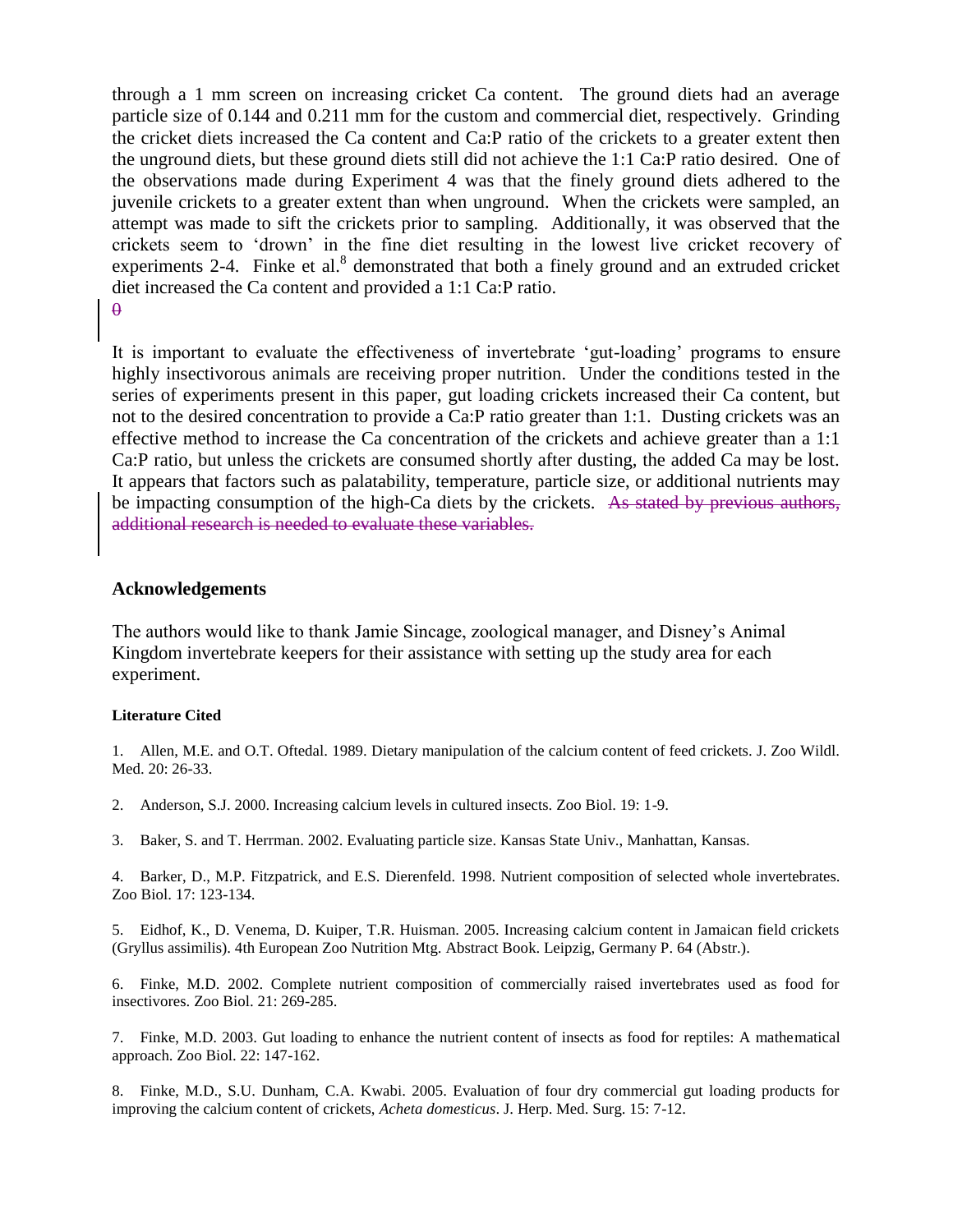9. Gill, J.L. 1978. Design and Analysis of Experiments in the Animal and Medical Sciences, vol. 1. The Iowa State Univ. Press, Ames, Iowa.

10. Hunt, A.S., A.W. Ward, and G.W. Ferguson. 2001. Effects of a high calcium diet on gut loading in varying ages of crickets (*Acheta domestica*) and mealworms (*Tenebrio molitor*). Proc. 4th Conf. Zoo Wildl. Nutr. Pp. 94-99.

11. McClements, R.D., B.A. Lintzenich, and J. Boardman. 2003. A zoo-wide evaluation into the current feeder insect supplementation program at the Brookfield Zoo. Proc. Nutr. Advisory Group 5th Conf. Zoo Wildl. Nutr. Pp. 54-59.

12. Trusk, A.M., and S. Crissey, 1987. Comparison of calcium and phosphorus levels in crickets fed a high calcium diet versus those dusted with supplement. Proceedings of the  $6<sup>th</sup>$  and  $7<sup>th</sup>$  Dr. Scholl Conferences on the Nutrition of Captive Wild Animals, Pp. 93-99.

|            |                       |    | Weight |           | Length |      |
|------------|-----------------------|----|--------|-----------|--------|------|
| Experiment | Cricket size          | n  | mg     | <b>SD</b> | mm     |      |
|            | Pin-head              | 20 | 13.7   | 3.9       | 0. l   | 0.91 |
|            | Juvenile <sup>a</sup> | 20 | 345.2  | 101.3     | 24.6   | 4.98 |
|            | Juvenile <sup>a</sup> | 20 | 287.5  | 88.1      | 18.3   | 1.33 |
|            | Juvenile <sup>a</sup> | 20 | 330.1  | 52.0      | 18.2   | 1.40 |

**Table 1.** Cricket (*Acheta domesticus*) weight and length used in four experiments.

<sup>a</sup>Three-quarter grown.

**Table 2**. Cricket (*Acheta domesticus*) weight, diet offered, and temperature ranges of four experiments evaluating dusting or gut-loading crickets to increase calcium content.

|            | Total cCricket | Total diet | Daily diet (mg) per           |      | Temperature range, °C |  |
|------------|----------------|------------|-------------------------------|------|-----------------------|--|
| Experiment | weight, g      | offered, g | cricket $(g)$                 | Low  | High                  |  |
|            | 90.8           | 30.0       | $165^{\mathrm{a}}$            |      |                       |  |
|            | 89.3           | 30.0       | 167 <sup>a</sup>              | 23   | 28                    |  |
|            | 132.4          | 140.2      | $265^{\rm b}$ / $151^{\rm c}$ | 18.1 | 33.3                  |  |
|            | 90.6           | 50.0       | 276 <sup>a</sup>              | 20   | 25                    |  |

 $a<sup>a</sup>48$  h study.

 $^{b}$ 96 h study.

 $c$ <sup>c</sup>168 h study.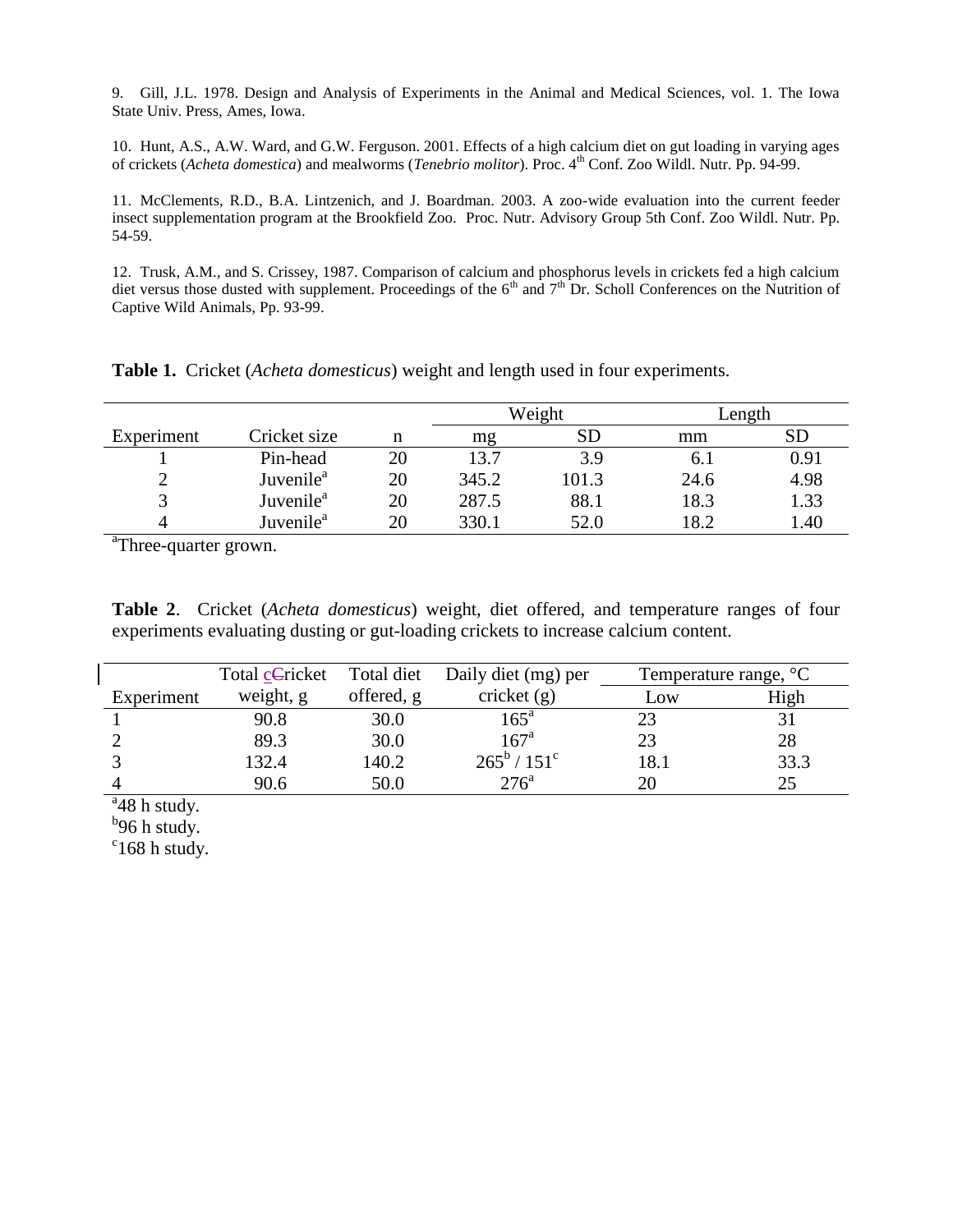| Item                   | <b>Custom Diet</b> | <b>Commercial Diet</b> |
|------------------------|--------------------|------------------------|
| Moisture, %            | 10.7               | 8.6                    |
| Crude protein, % of DM | 20.2               | 20.7                   |
| Ca, % of DM            | 8.0                | 9.5                    |
| P, % of DM             | 0.78               | 0.68                   |
| Ca:P ratio             | 10.3               | 14.0                   |

**Table 3.** Selected nutrient composition of a custom and a commercial high-calcium cricket diet.

**Table 4**. Influence of dusting or feeding a custom or commercial high-calcium cricket diet for 48 hours on the calcium and phosphorus content of pin-head crickets (*Acheta domesticus*)*.*

|             | <b>Treatments</b> |            |             |                 |                    |  |  |
|-------------|-------------------|------------|-------------|-----------------|--------------------|--|--|
| Item        | Control           | Dusting    | Custom diet | Commercial diet | <b>SEM</b>         |  |  |
| n           |                   |            |             |                 |                    |  |  |
| DM, %       | $23.23^{y}$       | $26.10^x$  | $22.40^y$   | $22.50^y$       | 0.582              |  |  |
| Ca, % of DM | $0.20^{z}$        | $5.40^x$   | $0.25^{z}$  | $0.88^{y}$      | $0.130^{a}$        |  |  |
| P, % of DM  | $1.26^{x}$        | $0.84^{y}$ | $1.27^{x}$  | $1.25^{x}$      | 0.051              |  |  |
| Ca:P ratio  | $0.16^{z}$        | $6.47^{x}$ | $9.20^z$    | $0.71^{y}$      | 0.199 <sup>b</sup> |  |  |

 ${}^{a}$ Square root transformed SEM = 0.038.

 $b$ Square root transformed SEM = 0.021.

<sup>xyz</sup>Means within a row with unlike superscripts differ ( $P < 0.05$ ).

**Table 5**. Influence of dusting or feeding a custom or commercial high-calcium cricket diet for 48 hours on the crude protein, fat, calcium and phosphorus content and recovery of juvenile crickets (*Acheta domesticus*)*.*

| Treatments   |                    |             |              |                 |             |
|--------------|--------------------|-------------|--------------|-----------------|-------------|
| Item         | Control            | Dusting     | Custom diet  | Commercial diet | <b>SEM</b>  |
| n            | 3                  | 3           |              | 3               |             |
| DM, %        | $28.20^y$          | $30.47^x$   | $28.67^{xy}$ | $29.17^{xy}$    | 0.417       |
| CP, % of DM  | 63.80 <sup>y</sup> | $58.70^z$   | $65.43^{x}$  | $64.13^{xy}$    | 0.298       |
| Fat, % of DM | $27.53^{x}$        | $24.10^{y}$ | $24.07^y$    | $24.20^y$       | 0.369       |
| Ca, % of DM  | $0.12^z$           | $4.02^{x}$  | $0.38^{y}$   | $0.49^{y}$      | $0.184^{a}$ |
| P, % of DM   | $0.81^{x}$         | $0.83^{x}$  | $0.81^{x}$   | $0.83^{x}$      | 0.018       |
| Ca:P ratio   | $0.15^{z}$         | $4.86^{x}$  | $0.47^{yz}$  | $0.59^{y}$      | $0.228^{b}$ |
| Live cricket |                    |             | 73.0         | 72.3            | 5.5         |
| recovery, %  |                    |             |              |                 |             |

 ${}^{\text{a}}$ Log transformed SEM = 0.077.

 $b$ Square root transformed SEM = 0.074.

<sup>xyz</sup>Means within a row with unlike superscripts differ  $(P < 0.05)$ .